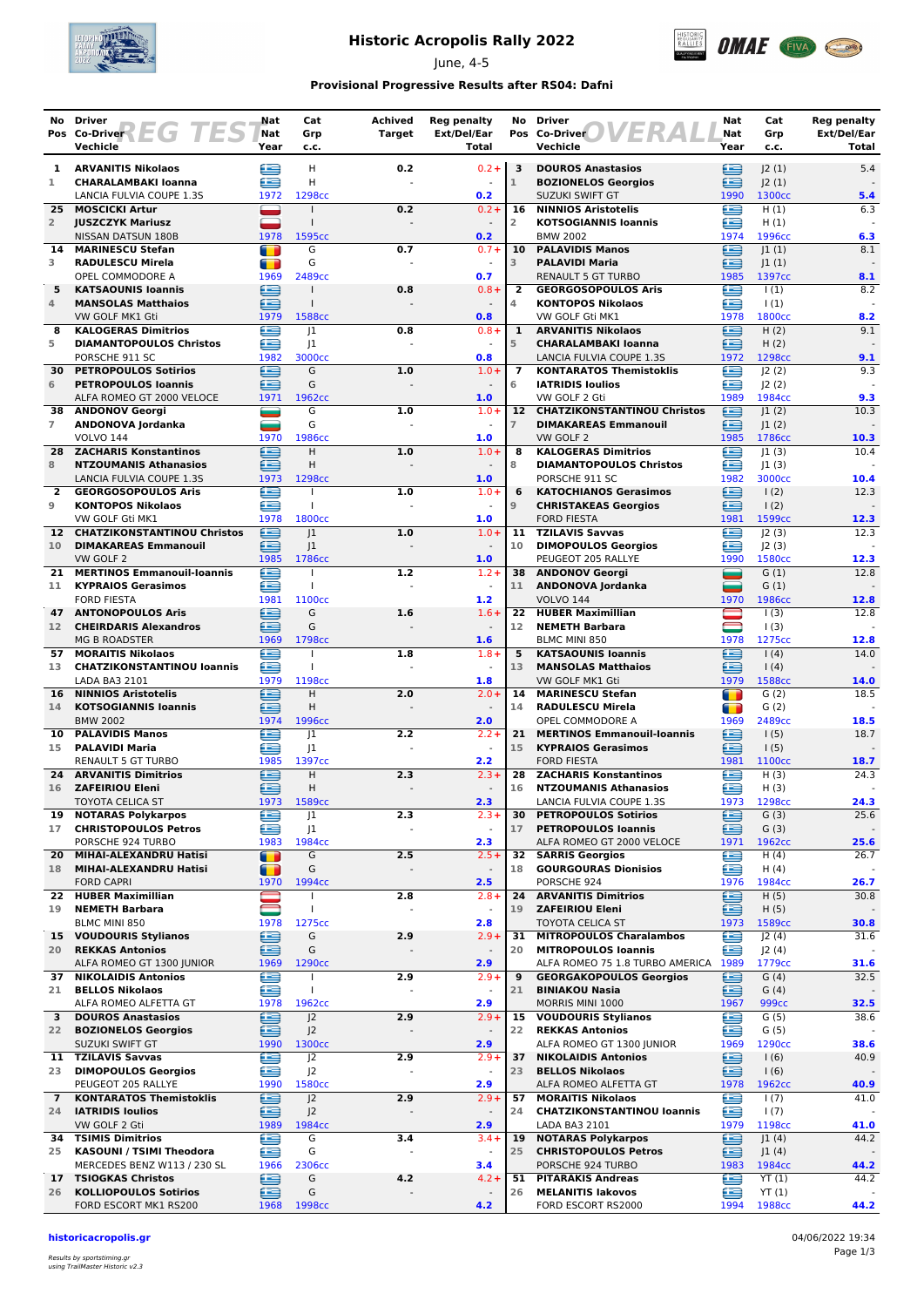

# **Historic Acropolis Rally 2022**

June, 4-5



### **Provisional Progressive Results after RS04: Dafni**

| No       | <b>Driver</b>                                                 | Nat         | Cat                              | Achived       | <b>Reg penalty</b>               | No       | <b>Driver</b>                                                 | Nat         | Cat               | <b>Reg penalty</b>   |
|----------|---------------------------------------------------------------|-------------|----------------------------------|---------------|----------------------------------|----------|---------------------------------------------------------------|-------------|-------------------|----------------------|
|          | Pos Co-Driver<br>$-1$<br>Vechicle                             | Nat<br>Year | Grp<br>c.c.                      | <b>Target</b> | Ext/Del/Ear<br>Total             |          | Pos Co-Driver<br>Vechicle                                     | Nat<br>Year | Grp<br>c.c.       | Ext/Del/Ear<br>Total |
| 59       | <b>KARAMPELAS Ilias</b>                                       | œ           | G                                | 5.1           | $5.1 +$                          | 40       | <b>NTOULIAS Leonidas</b>                                      | £           | G(6)              | 44.6                 |
| 27       | <b>CHASIOTIS Fanis</b>                                        | £           | G                                |               |                                  | 27       | <b>NTOULIAS Michail</b>                                       | £           | G(6)              |                      |
|          | VW 1200                                                       | 1967        | 1192cc                           |               | 5.1                              |          | TOYOTA COROLLA KE20                                           | 1970        | 1166cc            | 44.6                 |
| 43       | <b>VLACHOS Christos</b>                                       | £           | E                                | 5.2           | $5.2 +$                          | 26       | <b>PAPANDREOU Dimitrios</b>                                   | £           | H(6)              | 54.5                 |
| 28       | PETROPOULOU Effrosyni<br>ALFA ROMEO GIULIETTA 750 SPIDER 1960 | œ           | E<br>1290cc                      |               | 5.2                              | 28       | <b>LOUVARIS Konstantinos</b><br>BMW <sub>E21</sub>            | £<br>1976   | H(6)<br>1575cc    | 54.5                 |
| 61       | <b>BENOS Aggelos</b>                                          | Œ           | YT                               | 5.3           | $5.3+$                           | 20       | MIHAI-ALEXANDRU Hatisi                                        | T           | G(7)              | 57.4                 |
| 29       | <b>BENOS Panos</b>                                            | Æ           | YT                               |               | $\sim$                           | 29       | MIHAI-ALEXANDRU Hatisi                                        | m           | G(7)              |                      |
|          | ALFA ROMEO SPIDER S4                                          | 1992        | 1962cc                           |               | 5.3                              | 25       | <b>FORD CAPRI</b><br><b>MOSCICKI Artur</b>                    | 1970        | 1994cc            | 57.4<br>59.3         |
| 31<br>30 | <b>MITROPOULOS Charalambos</b><br><b>MITROPOULOS Ioannis</b>  | G<br>£      | J <sup>2</sup><br>J <sub>2</sub> | 5.5           | $5.5+$<br>$\sim$                 | 30       | <b>JUSZCZYK Mariusz</b>                                       | ▀           | 1(8)<br>1(8)      |                      |
|          | ALFA ROMEO 75 1.8 TURBO AMERICA 1989                          |             | 1779cc                           |               | 5.5                              |          | NISSAN DATSUN 180B                                            | 1978        | 1595cc            | 59.3                 |
| 29       | <b>ROGERS Neil</b>                                            | Œ           | E                                | 6.3           | $6.3 +$                          | 34       | <b>TSIMIS Dimitrios</b>                                       | æ           | G(8)              | 69.2                 |
| 31       | <b>Giorgos Dagres</b><br>LANCIA APPIA S3                      | £<br>1961   | E<br>1091cc                      |               | $\sim$<br>6.3                    |          | 31 KASOUNI / TSIMI Theodora<br>MERCEDES BENZ W113 / 230 SL    | £<br>1966   | G(8)<br>2306cc    | 69.2                 |
| 6        | <b>KATOCHIANOS Gerasimos</b>                                  | e           | $\mathbf{I}$                     | 6.3           | $6.3 +$                          | 58       | <b>KOSMAS Aristotelis</b>                                     | œ           | 1(5)              | 74.8                 |
| 32       | <b>CHRISTAKEAS Georgios</b>                                   | Æ           | $\mathbf{I}$                     |               | $\overline{\phantom{a}}$         | 32       | <b>KONTOS Stefanos</b>                                        | œ           | 1(5)              |                      |
|          | <b>FORD FIESTA</b>                                            | 1981        | 1599 <sub>cc</sub>               |               | 6.3                              |          | MERCEDES BENZ 500 SEC                                         | 1984        | 4973cc            | 74.8                 |
| 62<br>33 | <b>POULIERIS Nikolaos</b><br><b>PAPAKONSTANTINOU Aris</b>     | £<br>æ      | YT<br>YT                         | 6.8           | $6.8 +$                          | 47<br>33 | <b>ANTONOPOULOS Aris</b><br><b>CHEIRDARIS Alexandros</b>      | ≘<br>æ      | G(9)<br>G(9)      | 75.9                 |
|          | PEUGEOT 206                                                   | 2002        | 1598cc                           |               | 6.8                              |          | <b>MG B ROADSTER</b>                                          | 1969        | 1798cc            | 75.9                 |
| 51.      | <b>PITARAKIS Andreas</b>                                      | £           | YT                               | 6.9           | $6.9+$                           | 17       | <b>TSIOGKAS Christos</b>                                      | æ           | G(10)             | 87.1                 |
| 34       | <b>MELANITIS lakovos</b><br>FORD ESCORT RS2000                | £<br>1994   | YT<br>1988cc                     |               | 6.9                              | 34       | <b>KOLLIOPOULOS Sotirios</b><br>FORD ESCORT MK1 RS200         | œ<br>1968   | G(10)<br>1998cc   | 87.1                 |
|          | <b>32 SARRIS Georgios</b>                                     | £           | H                                | 8.0           | $8.0 +$                          | 55       | <b>SAKELARIADIS Georgios</b>                                  | ∈           | J2(5)             | 87.8                 |
| 35       | <b>GOURGOURAS Dionisios</b>                                   | £           | H                                |               |                                  | 35       | <b>GENERALIS Nikolaos</b>                                     | £           | J2(5)             |                      |
|          | PORSCHE 924                                                   | 1976        | 1984cc                           |               | 8.0                              |          | TOYOTA COROLLA 1.6 Gti                                        | 1989        | 1587cc            | 87.8                 |
| 46<br>36 | <b>BALANOU Elisavet</b><br>PAPAIOANNOU AIKATERINI             | ఆ<br>Æ      | G<br>G                           | 9.0           | $9.0 +$                          | 61<br>36 | <b>BENOS Aggelos</b><br><b>BENOS Panos</b>                    | œ<br>œ      | YT(2)<br>YT(2)    | 88.4                 |
|          | VW 1500                                                       | 1969        | 1495cc                           |               | 9.0                              |          | ALFA ROMEO SPIDER S4                                          | 1992        | 1962cc            | 88.4                 |
| 54       | <b>CHATZICHRISTOU Anastasios</b>                              | £           | 2                                | 9.3           | $9.3 +$                          |          | 54 CHATZICHRISTOU Anastasios                                  | æ           | 2(6)              | 117.7                |
| 37       | <b>THEOPHANOPOULOS Dimitrios</b>                              | ≘           | 2                                |               |                                  | 37       | <b>THEOPHANOPOULOS Dimitrios</b>                              | £           | J2(6)             |                      |
| 33       | NISSAN BLUEBIRD<br><b>PAPADAKIS Ilias</b>                     | 1990<br>≘   | 1598cc<br>G                      | 13.2          | 9.3<br>$13.2 +$                  | 56       | NISSAN BLUEBIRD<br><b>PSACHOS Dimitrios</b>                   | 1990<br>£   | 1598cc<br>H $(7)$ | 117.7<br>136.7       |
| 38       | <b>PAPADAKI Virginia</b>                                      | ≘           | G                                |               |                                  | 38       | <b>POLITIS Ioannis</b>                                        | œ           | H $(7)$           |                      |
|          | PORSCHE 911 T TARGA                                           | 1971        | 2195 <sub>cc</sub>               |               | 13.2                             |          | FIAT 128 RALLY                                                | 1973        | 1301cc            | 136.7                |
| 9        | <b>GEORGAKOPOULOS Georgios</b>                                | e           | G                                | 13.7          | $13.7+$                          | 33       | <b>PAPADAKIS Ilias</b>                                        | ≘           | G(11)             | 149.9                |
| 39       | <b>BINIAKOU Nasia</b><br>MORRIS MINI 1000                     | æ<br>1967   | G<br>999cc                       |               | 13.7                             | 39       | <b>PAPADAKI Virginia</b><br>PORSCHE 911 T TARGA               | œ<br>1971   | G(11)<br>2195cc   | 149.9                |
| 40       | <b>NTOULIAS Leonidas</b>                                      | €           | G                                | 14.0          | $14.0 +$                         | 50       | <b>THERMOS Christos</b>                                       | œ           | H(8)              | 218.5                |
| 40       | <b>NTOULIAS Michail</b>                                       | ≘           | G                                |               |                                  | 40       | <b>THERMOS loannis</b>                                        | œ           | H(8)              |                      |
|          | TOYOTA COROLLA KE20                                           | 1970<br>Œ   | 1166cc                           |               | 14.0                             |          | FORD ESCORT MK1                                               | 1972<br>£   | 1601cc            | 218.5<br>245.9       |
| 58<br>41 | <b>KOSMAS Aristotelis</b><br><b>KONTOS Stefanos</b>           | £           | 1<br>J1                          | 14.9          | $14.9+$                          | 35<br>41 | <b>TZAVARAS Georgios</b><br><b>BEKAS Konstantinos</b>         | £           | G(12)<br>G(12)    |                      |
|          | MERCEDES BENZ 500 SEC                                         | 1984        | 4973cc                           |               | 14.9                             |          | BMW 1600-2                                                    | 1970        | 1575cc            | 245.9                |
| 26       | <b>PAPANDREOU Dimitrios</b>                                   | ≘           | Н                                | 16.8          | $16.8+$                          | 39       | <b>PITARAKIS Georgios</b>                                     | £           | 1(6)              | 293.6                |
| 42       | <b>LOUVARIS Konstantinos</b><br>BMW <sub>E21</sub>            | Œ<br>1976   | н<br>1575cc                      |               | 16.8                             | 42       | <b>MELANITIS Ilias</b><br>FORD ESCORT RS1600i                 | £<br>1985   | 1(6) <br>1587cc   | 293.6                |
| 42       | <b>LAGIOS Miltiadis</b>                                       | ⊜           | Ε                                | 18.8          | $18.8 +$                         | 29       | <b>ROGERS Neil</b>                                            | O           | E(1)              | 327.8                |
| 43       | <b>KOUTSIS Ioannis</b>                                        | €           | Ε                                |               | $\blacksquare$                   | 43       | <b>Giorgos Dagres</b>                                         | ∈           | E(1)              |                      |
|          | MERCEDES BENZ W191 / 170DS                                    | 1953        | 1783cc                           |               | 18.8                             |          | <b>LANCIA APPIA S3</b>                                        | 1961        | 1091cc            | 327.8                |
| 41<br>44 | <b>PETROU Eleftherios</b><br><b>DIMAKOPOULOS Konstantinos</b> | œ<br>≘      | н<br>н                           | 19.5          | $19.5+$                          | 46<br>44 | <b>BALANOU Elisavet</b><br>PAPAIOANNOU AIKATERINI             | £<br>≘      | G(13)<br>G(13)    | 404.8                |
|          | ALFA ROMEO ALFETTA GT                                         | 1976        | 1779 <sub>cc</sub>               |               | 19.5                             |          | <b>VW 1500</b>                                                | 1969        | 1495cc            | 404.8                |
| 35       | <b>TZAVARAS Georgios</b>                                      | e           | G                                | 21.7          | $21.7 +$                         | 53       | <b>ANDRIOPOULOS Miltiadis</b>                                 | ≘           | J2(7)             | 461.9                |
| 45       | <b>BEKAS Konstantinos</b><br>BMW 1600-2                       | ఆ<br>1970   | G<br>1575cc                      |               | $\overline{\phantom{a}}$<br>21.7 | 45       | <b>DONTA Ismini-Niki</b><br>TOYOTA COROLLA AE92               | ≘<br>1989   | J2(7)<br>1598cc   | 461.9                |
| 56       | <b>PSACHOS Dimitrios</b>                                      | G           | Н                                | 23.8          | $23.8+$                          | 27       | <b>TSEKERIS Alexandros</b>                                    | œ           | G(14)             | 504.6                |
| 46       | <b>POLITIS Ioannis</b>                                        | ∈           | Н                                |               | $\blacksquare$                   | 46       | <b>AFENTAKIS Gerasimos</b>                                    | œ           | G(14)             |                      |
|          | FIAT 128 RALLY                                                | 1973        | 1301cc                           |               | 23.8                             |          | BMW 1600-2                                                    | 1969        | 1575cc            | 504.6                |
| 47       | 55 SAKELARIADIS Georgios<br><b>GENERALIS Nikolaos</b>         | ⋐<br>≘      | J <sub>2</sub><br>J <sub>2</sub> | 29.0          | $29.0+$                          | 62<br>47 | <b>POULIERIS Nikolaos</b><br><b>PAPAKONSTANTINOU Aris</b>     | œ<br>≘      | YT(3)<br>YT(3)    | 513.3                |
|          | TOYOTA COROLLA 1.6 Gti                                        | 1989        | 1587cc                           |               | 29.0                             |          | PEUGEOT 206                                                   | 2002        | 1598cc            | 513.3                |
| 39       | <b>PITARAKIS Georgios</b>                                     | £           | J <sub>1</sub>                   | 36.1          | $36.1 +$                         | 43       | <b>VLACHOS Christos</b>                                       | £           | E(2)              | 623.6                |
| 48       | <b>MELANITIS Ilias</b><br>FORD ESCORT RS1600i                 | ≘<br>1985   | J <sub>1</sub><br>1587cc         |               | 36.1                             | 48       | PETROPOULOU Effrosyni<br>ALFA ROMEO GIULIETTA 750 SPIDER      | œ<br>1960   | E(2)<br>1290cc    | 623.6                |
|          | 50 THERMOS Christos                                           | €           | н                                | 38.9          | $38.9+$                          | 59       | <b>KARAMPELAS Ilias</b>                                       | ⊟           | G(15)             | 626.0                |
| 49       | <b>THERMOS loannis</b>                                        | €           | Н                                |               |                                  | 49       | <b>CHASIOTIS Fanis</b>                                        | ē           | G(15)             |                      |
|          | FORD ESCORT MK1                                               | 1972        | 1601cc                           |               | 38.9                             |          | <b>VW 1200</b>                                                | 1967        | 1192cc            | 626.0                |
| 27<br>50 | <b>TSEKERIS Alexandros</b><br><b>AFENTAKIS Gerasimos</b>      | ≘<br>⋐      | G<br>G                           | 53.0          | $53.0+$                          | 41<br>50 | <b>PETROU Eleftherios</b><br><b>DIMAKOPOULOS Konstantinos</b> | £<br>œ      | H(9)<br>H(9)      | 712.3                |
|          | BMW 1600-2                                                    | 1969        | 1575 <sub>cc</sub>               |               | 53.0                             |          | ALFA ROMEO ALFETTA GT                                         | 1976        | 1779cc            | 712.3                |
| 53       | <b>ANDRIOPOULOS Miltiadis</b>                                 | œ           | J <sup>2</sup>                   | 1:34.7        | $94.7 +$                         | 49       | <b>VYTOGIANNIS Georgios</b>                                   | ≘           | J2(8)             | 801.1                |
| 51       | <b>DONTA Ismini-Niki</b>                                      | ∈           | J <sup>2</sup><br>1598cc         |               |                                  | 51       | <b>VYTOGIANNIS Nikolaos</b>                                   | ≘           | J2(8)             |                      |
| 49       | TOYOTA COROLLA AE92<br><b>VYTOGIANNIS Georgios</b>            | 1989<br>⊜   | J <sup>2</sup>                   | 2:51.9        | 94.7<br>$171.9+$                 | 42       | PORSCHE 911<br><b>LAGIOS Miltiadis</b>                        | 1988<br>e   | 3125cc<br>E(3)    | 801.1<br>843.0       |
|          | 52 VYTOGIANNIS Nikolaos                                       | ఆ           | J <sub>2</sub>                   |               |                                  | 52       | <b>KOUTSIS Ioannis</b>                                        | œ           | E(3)              |                      |
|          | PORSCHE 911                                                   | 1988        | 3125cc                           |               | 171.9                            |          | MERCEDES BENZ W191 / 170DS                                    | 1953        | 1783cc            | 843.0                |

#### **historicacropolis.gr** 04/06/2022 19:34

Results by sportstiming.gr using TrailMaster Historic v2.3